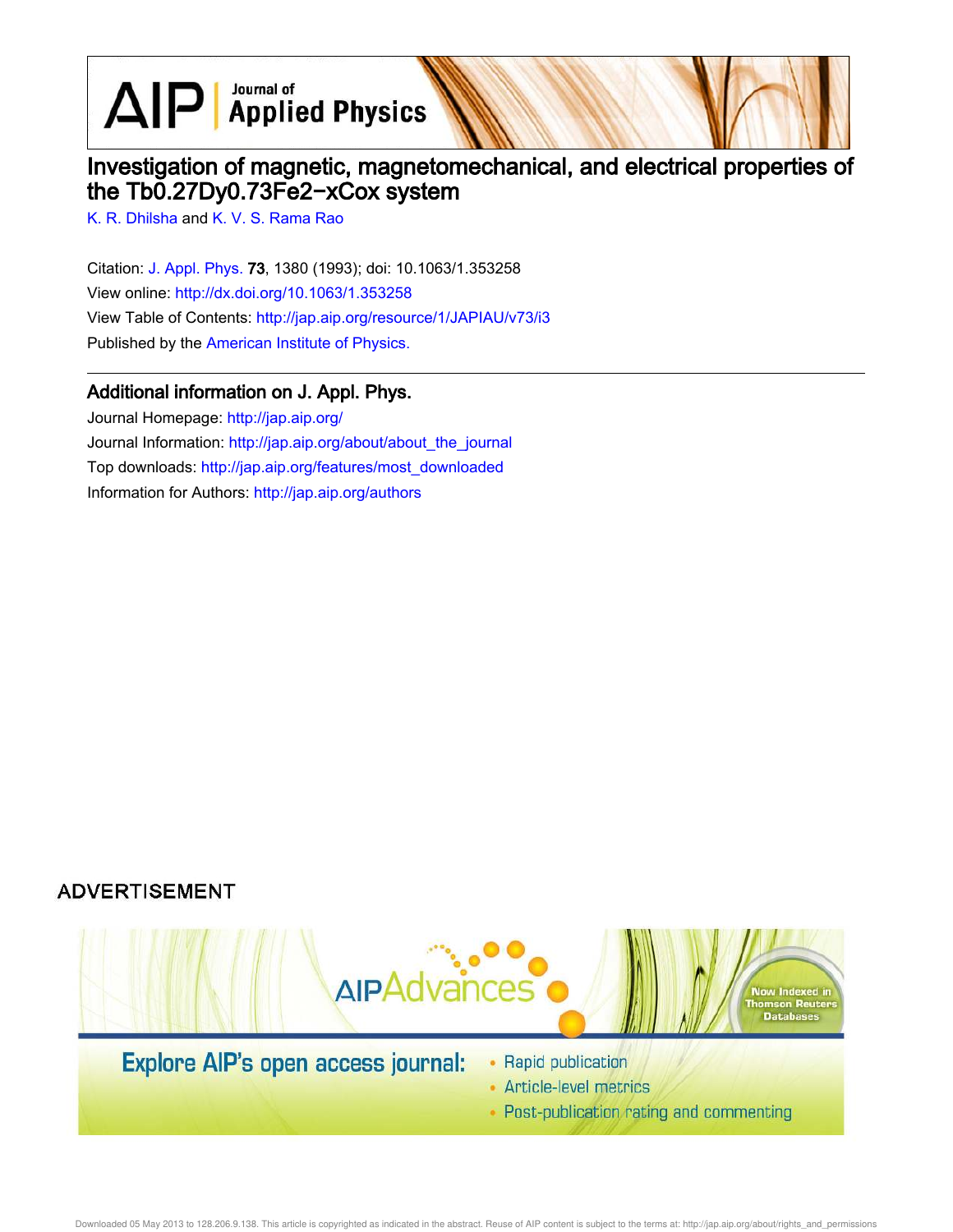# Investigation of magnetic, magnetomechanical, and electrical properties of the  $\text{Tb}_{0.27}$ Dy<sub>0.73</sub>Fe<sub>2-x</sub>Co<sub>x</sub> system

K. R. Dhilsha and K. V. S. Rama Rao<sup>a)</sup>

Magnetism and Magnetic Materials Laboratory, Department of Physics, Indian Institute of Technology, Madras 600036, India

(Received 8 June 1992; accepted for publication 7 October 1992)

X-ray-diffraction studies carried out on  $Tb_{0.27}Dy_{0.73}Fe_{2-x}Co_x$  (x=0,0.5,1.2,2.0) revealed that all compositions investigated retained the C-15 cubic Laves phase structure. Magnetization and electrical resistivity measurements were carried out in the temperature range 77-800 K. Anomalies observed in the resistivity measurements have been identified corresponding to spin reorientation transitions occurring in this system. Some of these transitions have also been observed in the magnetization data. Magnetostriction and magnetomechanical coupling coefficient were measured on samples of  $x=0$ , 0.5, and 1.2 prepared by arc melting as well as arc melting followed by zoning using an induction furnace. Magnetostriction and coupling coefficient were found to decrease with increase in cobalt concentration. Magnetostriction data on zoned samples revealed a change in the easy direction of magnetization from [111] to [100] in the case of  $x=0.5$ .

### I. INTRODUCTION

Recent investigations of the magnetic, magnetomechanical, and electrical resistivity measurements carried out on the  $Ho_{0.85}Tb_{0.15}Fe_{2-x}Co_x$  system in our laboratory gave interesting results.<sup>1,2</sup> It was found that all composi tions ( $x=0,0.5,1.2$  and 2.0) investigated retained MgCu<sub>2</sub>type cubic Laves phase structure. The Curie temperature  $T_c$  increased from 630 K (x=0) to 690 K (x=0.5) and decreased to 130 K for  $x=2.0$ . The electrical resistivity data revealed the occurrence of several anomalies corresponding to spin reorientation transitions in the system which were also reflected in the magnetization data. An increase in the spin reorientation temperature toward high temperatures was also observed for low cobalt (Co) concentrations. Saturation magnetostriction  $\lambda_s$  and magnetomechanical coupling coefficient  $k_{33}$  measurements carried out on the samples of  $x=0$ , 0.5, and 1.2 prepared by arc melting (A samples) as well as arc melting followed by zoning using an induction furnace (I samples) were found to decrease with increase in Co concentration. A change in the easy direction of magnetization from [111] for  $x=0$  to [110] for  $x = 1.2$  was reflected in the measurements carried out on I samples.

In continuation of such studies, we report here the investigations of the effect of Co on the magnetic, magnetomechanical, and electrical properties of the  $Tb_{0.27}Dy_{0.73}Fe_2$  system.

#### II. EXPERIMENTAL DETAILS

The alloys were prepared by arc melting the constituent elements of 99.9% purity in an argon atmosphere at a pressure of 860 Torr and remelted several times for good homogeneity. The alloys were cast in the form of rods. These were annealed in vacuum at 1173 K for 10 days and the rods are identified as A samples.

The rods were also prepared by a different method. In this case, initially the alloys were cast in the form of rods in the arc furnace. Then these rods were remelted in evacuated quartz tubes using an induction furnace and the samples were lowered at a rate of 12 in. per hour. The rods which are designated as I samples were then annealed at 1173 K for 5 days.

X-ray-diffraction patterns taken at RT with CuK $\alpha$  radiation showed the formation of a single phase with  $MgCu<sub>2</sub>$ -type structure for all the samples prepared. The magnetization of these samples were measured from 77 K to above their  $T_c$  using a PAR-155 vibrating sample magnetometer (VSM). The temperatures were maintained to an accuracy of  $\pm 1$  K and the measurements were carried out in an applied magnetic field up to 10 kOe.

The samples for electrical resistivity measurements were cut from arc-melted and annealed rods using a diamond cutter. They were mechanically ground to get uniform thickness and then annealed at 1000 K for 24 h in order to remove any strain developed during the preparation. The dimensions of the samples were approximately of 7 mm diameter and 1 mm thickness.

Electrical resistivity measurements were carried out using a four-probe van der Pauw technique in the temperature range 77-800 K and the temperatures were maintained to an accuracy better than  $\pm 1$  K. A constant current of 90 mA was applied and the voltages were measured using a 181 Keithley nanovoltmeter.

The details of the measurements of magnetostriction and magnetomechanical coupling coefficient adopted were described earlier.<sup>2</sup> The magnetostriction measurements were carried out in an applied field up to 5.2 kOe.

### Ill. RESULTS

The lattice constants were determined from x-ray diffractograms. The variation of the lattice constant as a function of Co concentration is given in Fig. 1. The values of

1380 J. Appl. Phys. 73 (31, 1 February 1993 0021-8979/93/031380-06\$06.00 0 1993 American institute of Physics 1380

a)Author to whom all correspondence should be addressed.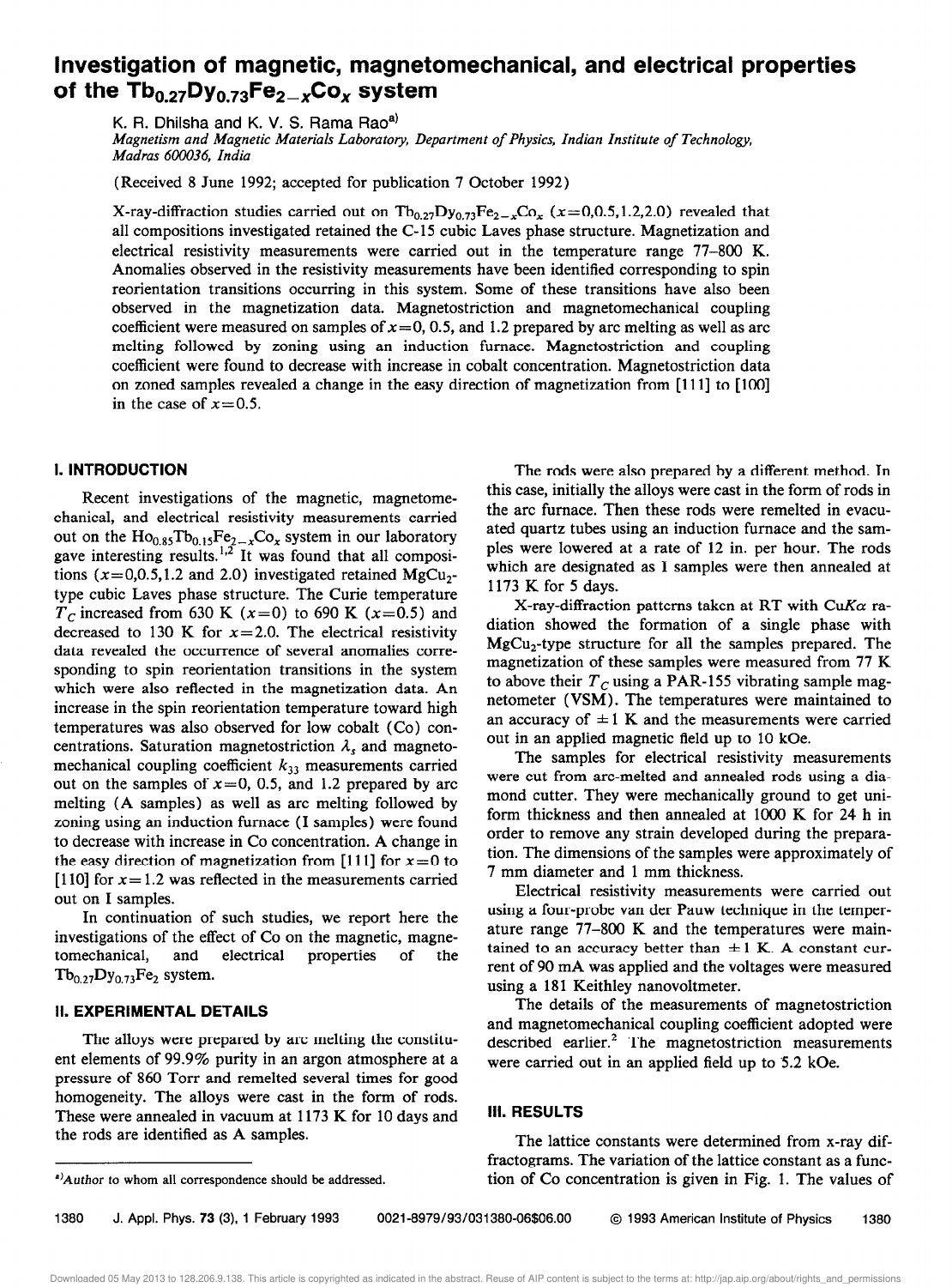

FIG. 1. Variation of lattice parameter of  $Tb_{0.27}Dy_{0.73}Fe_{2-x}Co_x$  with x.

magnetic moments obtained from magnetization at 300 K (RT), 77 K, and  $T_c$  for different Co concentrations are given in Fig. 2. The RT magnetization values (magnetic moment) decreased with increase in Co concentration whereas the  $T_c$  increased from 660 K for  $x=0$  to 700 K for  $x=0.5$  and decreased to 195 K for  $x=2.0$ . The temperature variation of magnetization from 77 to 750 K is given in Fig. 3 and showed anomalies for  $x=0$ , 0.5, and  $x=1.2$  in the low-temperature region.

The temperature variation of electrical resistivity  $\rho$  for  $x=0$ , 0.5, 1.2, and 2.0 is shown in Fig. 4. No thermal hysteresis was observed.  $\rho$  was found to increase with in-



FIG. 2. Variation of (A) magnetic moment at 300 K (RT), (B) magnetic moment at 77 K, and (C) Curie temperature for different Co concentrations of  $Tb_{0,27}Dy_{0,73}Fe_{2-x}Co_x$ 



FIG. 3. Temperature variation of magnetization at an applied field of 10 kOe of  $Tb_{0.27}Dy_{0.73}Fe_{2-x}Co_x$ .

crease in Co content and several anomalies were observed in the temperature range investigated.

The magnetostriction  $\lambda$  as a function of applied field for A and I samples is given in Fig. 5. As can be seen from the graph,  $\lambda$  could not be saturated within the field studied. The error in the measurements of  $\lambda$  is estimated to be  $\sim$  4%. The values of  $\lambda$  decreased with increase of Co concentration in both A and I samples.

The  $k_{33}$  values obtained for A and I samples as a function of bias field are found to decrease with increase of Co concentration as shown in Fig. 6.

### IV. DISCUSSION

The value of the lattice constant of 7.33 Å obtained for  $x=0$  agrees with the previously reported values.<sup>3,4</sup> This value remains almost the same for  $x = 0$  and 0.5, whereas it decreases sharply for  $x = 1.2$  and 2.0 suggesting a deviation from Vegard's law. Such variations were also reported in  $\text{Ho}_{0.85}\text{To}_{0.15}\text{Fe}_{2-x}\text{Co}_{x}^{-1} \text{ SmFe}_{2-x}\text{Co}_{x}^{-5} \text{ and } \text{Y}(\text{Fe}_{1-x}\text{Co}_{x})_{2}$ (Ref. 6) systems. Recently Eriksson et  $al$ <sup>7</sup> from their band-structure calculations ascribed this behavior to magnetovolume effects. On the other hand, in netovolume effects. On the other hand, in  $Ho_{0.85}Tb_{0.15}Fe_2H_x$  and  $Tb_{0.27}Dy_{0.73}Fe_2H_x$  systems,<sup>3</sup> it was found that the lattice constant increased linearly with increasing hydrogen concentration.

A rhombohedral distortion of the cubic lattice (below the ordering temperature) was reported $^{8-10}$  for compounds

Downloaded 05 May 2013 to 128.206.9.138. This article is copyrighted as indicated in the abstract. Reuse of AIP content is subject to the terms at: http://jap.aip.org/about/rights\_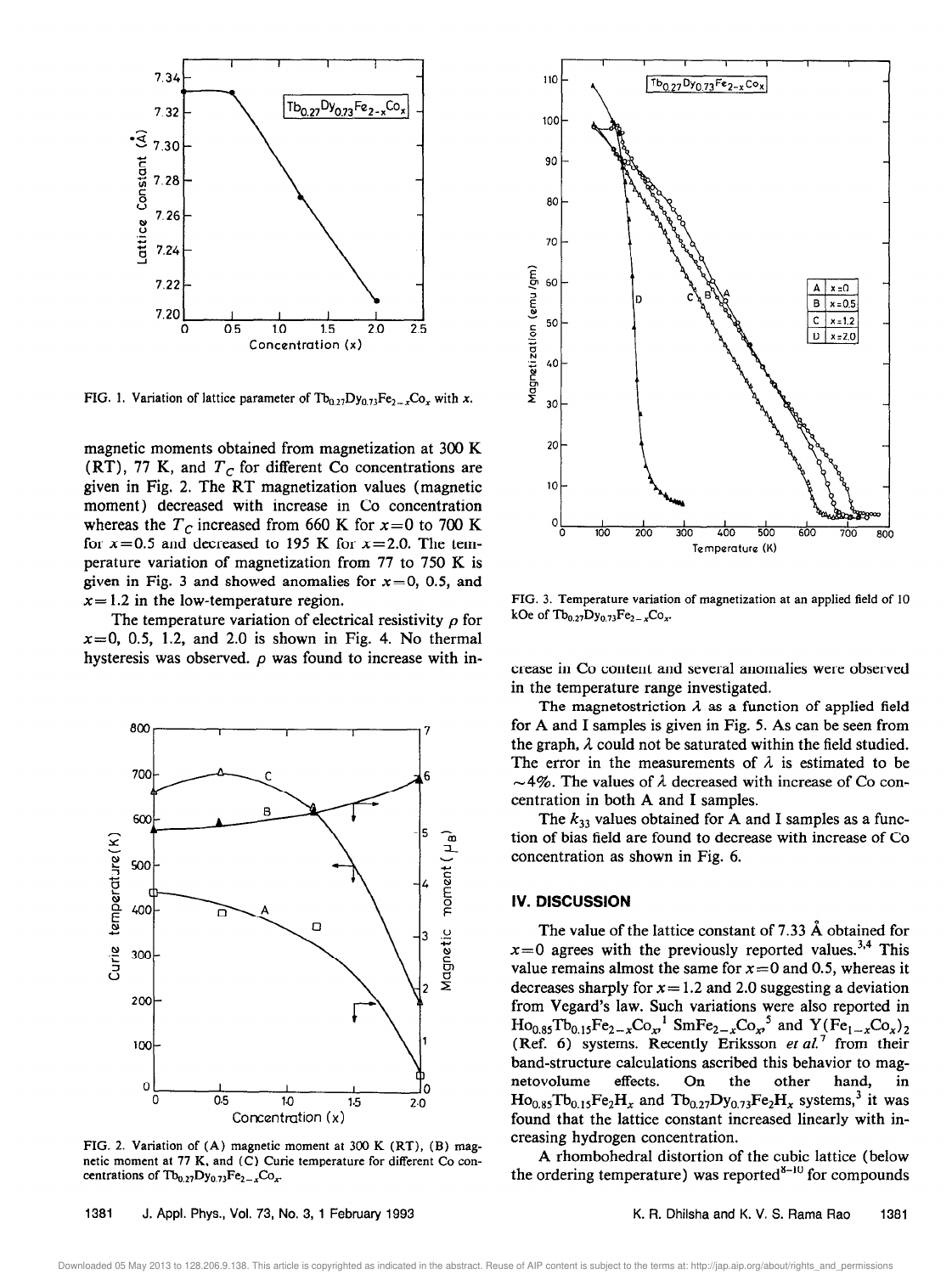

FIG. 4. Temperature variation of electrical resistivity of  $Tb_{0,27}Dy_{0,73}Fe_{2-x}Co_x$ . Anomalies observed are marked by arrows.



FIG. 5. Magnetostriction of A and I samples of  $Tb_{0.27}Dy_{0.73}Fe_{2-x}Co_x$  as a function of applied field at RT.



FIG. 6. Variation of  $k_{33}$  values for A and  $Tb_{0.27}Dy_{0.73}Fe_{2-x}Co_x$  with dc bias field. I samples of

containing Tb as well as Sm and this distortion was also found to be dependent on the easy axis of magnetization. As in the case of other  $REF_{2}$ ,  $RECo_{2}$  compounds (where RE designates rare earth), it appears that the structural distortions are due to magnetoelastic interactions and the rhombohedral or orthorhombic distortions arise when the easy axis is in [111] or [110] direction, respectively. In the  $Ho_{0.85}Tb_{0.15}Fe_{2-x}Co_x$  system,<sup>2</sup> at RT, the easy direction of magnetization was found to be along [111] for  $x=0$  and 0.5 suggesting a rhombohedral distortion whereas in the case of  $x=1.2$ , the easy direction was along the [110] corresponding to a orthorhombic distortion.

The RT magnetization values (magnetic moment) were found to decrease with increasing Co concentration and this variation is shown in Fig. 2(A). The magnetic moments from the magnetization data at 77 K remained constant around 5.0  $\mu_B$  until x= 1.2 and then increases to 5.9 $\mu_B$  for x=2.0. Since the T<sub>c</sub> values lie around 660 ±40 K for  $x=0$ , 0.5, and 1.2, the observed value of 5.3 $\mu_B$  corresponds to a near-saturation value. However, since  $T_c$  is well below ( $\sim$  195 K) RT for x = 2.0, the observed value of 5.9 $\mu_{B}$  at 77 K may not be a saturated value.

The values of  $\rho$  increased with the increase in Co content in  $Tb_{0.27}Dy_{0.73}Fe_{2-x}Co_x$ . The  $T_c$  values observed from the resistivity measurements agree well with the magnetization data for  $x=0$ , 0.5, and 1.2; however, in the case of  $Tb_{0.27}Dy_{0.73}Co_2$ , a first-order transition corresponding to  $T_c$  was observed at 166 K. On the other hand, the magnetization measurements carried out in an applied field of

1382 J. Appl. Phys., Vol. 73, No. 3, 1 February 1993 K. R. Philsha and K. V. S. Rama Rao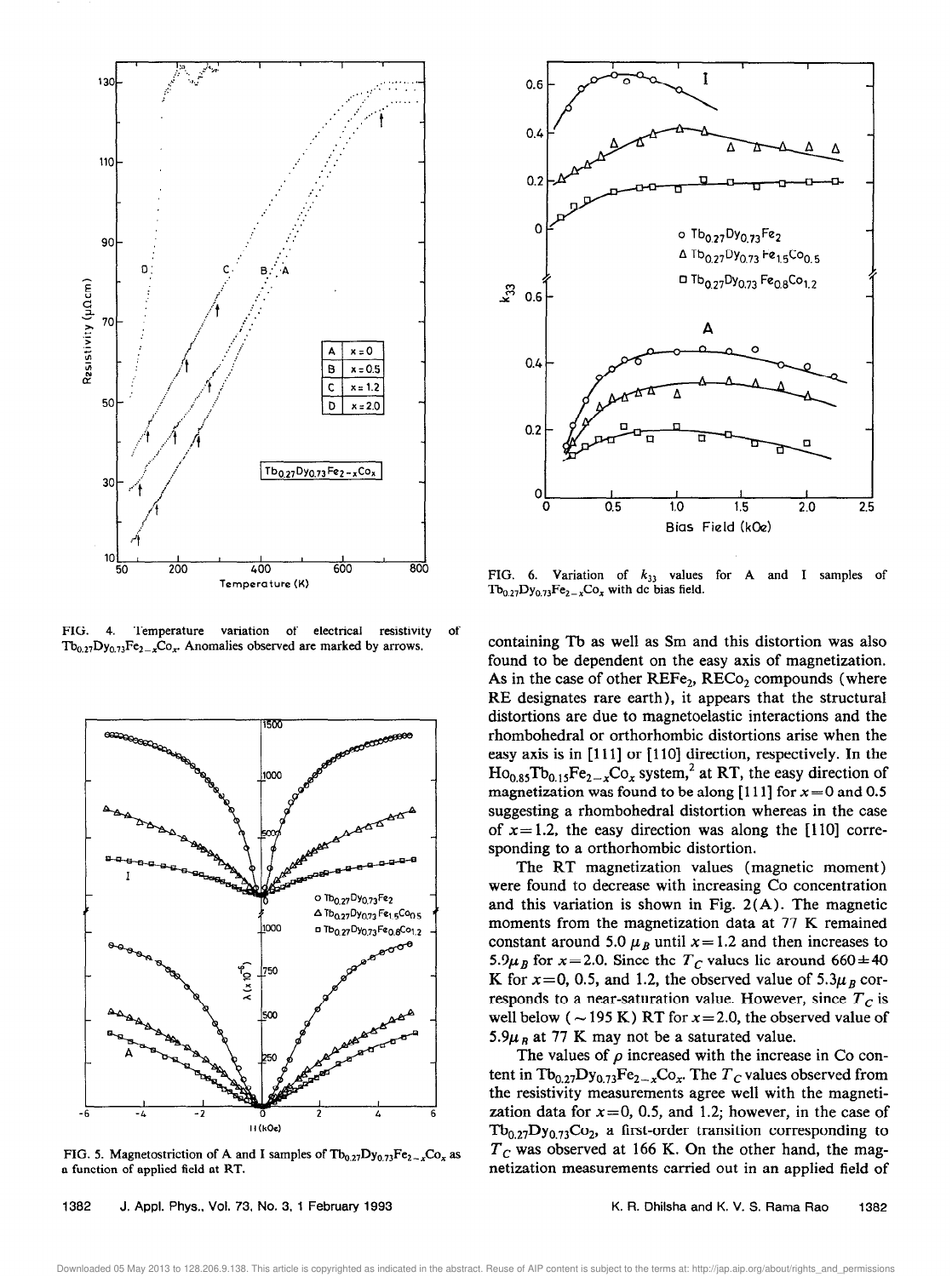TABLE I. Anomalies observed in  $Tb_{0.27}Dy_{0.73}Fe_{2-x}Co_{x}$  system.

| x   | Magnetization<br>data $(T_s)$<br>(K) | Electrical resistivity data |                 |                 |                 |
|-----|--------------------------------------|-----------------------------|-----------------|-----------------|-----------------|
|     |                                      | $T_{sp}$<br>(K)             | $T_{S1}$<br>(K) | $T_{S2}$<br>(K) | $T_{S3}$<br>(K) |
| 0.0 | 135                                  | 640-720                     | 110             | 160             | 250             |
| 0.5 | 135                                  | $\cdots$                    | 110             | 190             | 285             |
| 1.2 | 160                                  | $\cdots$                    | 125             | 225             | 290             |

10 kOe gave a value of 195 K. This value decreased to 175 K when measurements were made at 0.5 kOe.

In RECo<sub>2</sub> compounds,<sup>11</sup> the RE - Co exchange interaction is dominant and the magnetization at the ordering point arises in a jumplike fashion for  $HoCo<sub>2</sub>$  and  $DyCo<sub>2</sub>$ . This first-order transition has been attributed to the metamagnetism of Co. The reason for the difference in  $T_c$  values observed from resistivity measurements and magnetization could probably be attributed to the induced magnetic moment on the Co when external field is applied while doing magnetization measurements. In  $Ho_{0.85}Tb_{0.15}Co_2$  (Ref. 1) also, the  $T_C$  values observed from magnetization measurements gave a higher value compared to the value obtained from resistivity data. Similar observations were also reported by Steiner et al. in  $(Ho, Y)$  $Co<sub>2</sub>$ .<sup>12</sup>

Another important observation in the resistivity measurements is the anomaly observed just above  $T_c$  (a minimum in the resistivity measurements) for  $Tb_{0.27}Dy_{0.73}Co_2$ and was not observed in the case of  $Ho<sub>0.85</sub> To<sub>0.15</sub> Co<sub>2</sub>$ . This can be attributed to the role of RE atoms affecting the spin fluctuation scattering in RECo<sub>2</sub> systems.<sup>12,13</sup>

The measurement of the temperature variation of magnetization and resistivity in  $Tb_{0,27}Dy_{0,73}Fe_{2-x}Co_x$  showed anomalies as listed in Table I.

Several authors<sup>14-18</sup> have carried out various measurements on single crystals to identify the spin reorientation transition temperatures occurring in  $Tb_{0,27}Dy_{0,73}Fe_2$ . From the torque magnetometry and thermal-expansion measurements by Sato et  $al$ ,<sup>14</sup> it was found that the easy direction of magnetization is along  $[110]$  below 23 K above which it changes to  $[100]$ . It lies along  $[100]$  up to 285 K above which it changes to [111]. On the other hand, measurements carried out by Methasiri and Tang<sup>15</sup> suggested [100] as the easy direction in the temperature range 300-130 K and changing to [110] easy axis through a  $[uv0]$  phase in the range 130-80 K. Earlier measurements by Mori and co-workers<sup>16</sup> suggested [111] as the easy direction of magnetization in the range 298-280 K, [lOO] in the range 280-65 K, and along  $[110]$  below 65 K through a  $[uuw]$ phase. However, recent x-ray measurements by Al-Jiboory and Lord<sup>17</sup> confirmed the easy axis as  $[111]$  in the range 373-270 K and [lOO] in the range 270-173 K.

Our resistivity measurements for  $x=0$  show three anomalies corresponding to spin reorientation transitions  $T_{S1}$ ,  $T_{S2}$ , and  $T_{S3}$  in the temperature range investigated. Comparing our results with the data available in the literature, the anomaly  $(T_{S1})$  occurring at 110 K corresponds to a transition from [110] to  $[uv0]$  and the anomaly occurring at 160 K corresponding to  $T_{S2}$  could be from [uv0] to [100]. The one corresponding to  $T_{S3}$  at 250 K can be attributed to a change from a [100] phase to [111]. In  $x=0.5$ and 1.2 also, three transitions for each composition corresponding to  $T_{S1}$ ,  $T_{S2}$ , and  $T_{S3}$  were observed. These probably, correspond to similar type of spin reorientations occurring for  $x=0$ . Our magnetization data gave indication of a single anomaly occurring at 135 K for  $x=0$  and 0.5 and at 160 K for  $x=1.2$ . Comparing this data with the literature, it can be suggested that these correspond to a change in the easy direction from [110] as one goes from low to high temperature.

The resistivity data gave indication of all possible spin reorientation transitions. This can be understood if we consider the various contributions to the resistivity. The resistivity  $\rho_{\text{total}}$  arises from residual resistivity  $\rho_{0}$  lattice contribution  $\rho_{\rm ph}$ , and magnetic contribution  $\rho_{\rm mag}$ . Of these, if the magnetic contribution (spin disordered) predominates, the resistivity almost remains constant above  $T_c$ . Furthermore, Ozhogin and Preobrazhenskii<sup>20,21</sup> have reported giant magnetoacoustic nonlinearity in the vicinity of spin reorientation transitions giving rise to an anomalous growth in the magnon-phonon coupling owing to a decrease in the activation energy of one of the branches of the magnon spectrum, due to magnetostrictive coupling of the elastic and spin subsystems. If there is a change in the easy direction of magnetization,  $\rho_{\text{mag}}$  gets affected thereby causing anomalies in the resistivity data.

Another anomaly  $T_{sp}$  occurs very close to  $T_c$  as a dip for  $x=0$  and is a broad one extending in the range 640-720 K. Such anomalies were also observed by us near  $T_c$  in the resistivity measurements of  $Ho_{0.85}Tb_{0.15}Fe_{2-x}Co_x$ .<sup>1</sup> This can be attributed to a strong magnon-phonon coupling (due to magnetoelastic coupling) and an uneven softening of the phonon vibrational modes due to spin fluctuations near  $T_C$ <sup>1,22</sup>

Magnetostriction measurements were carried out at RT for A and I samples of  $Tb_{0,27}Dy_{0,73}Fe_{2-x}Co_x$  (x=0, 0.5, and 1.2) in an applied field up to a maximum available of 5.2 kOe. Saturation could not be attained with this field, but the value of  $930 \times 10^{-6}$  for  $x=0$  for A samples lies very close to the reported  $\lambda_s$  value of  $1000 \times 10^{-6}$  by Savage et  $al^{23}$  for arc-melted samples. The magnetostriction values were found to decrease with increase in Co concentration in both A and I samples. In  $REFe_2$  systems,<sup>24</sup> the magnetostriction is highly anisotropic with  $\lambda_{111} \lambda_{100}$ . In RECo<sub>2</sub>,<sup>25</sup> the sign of  $\lambda_{100}$  is reported to be negative with  $\lambda_s$ values comparable to or greater than that of  $REFe_2$ . The reduction in magnetostriction values can be due to a change in the easy axis as well as a negative contribution of magnetostriction from Co sublattice.

The magnetization and magnetostriction values of I samples of  $Tb_{0.27}Dy_{0.73}Fe_2$  were found to be low compared to the A sample. It was observed by many authors,  $26.27$  that while preparing  $Tb_{0,27}Dy_{0,73}Fe_2$ , the composition of Fe has to lie between 1.9 and 1.95 for obtaining a single phase. Any excess amount of Fe beyond 1.95 normally does not yield a single phase when prepared using the zone-melting technique. This was a reoccurring problem and could be

Downloaded 05 May 2013 to 128.206.9.138. This article is copyrighted as indicated in the abstract. Reuse of AIP content is subject to the terms at: http://jap.aip.org/about/rights\_and\_permissions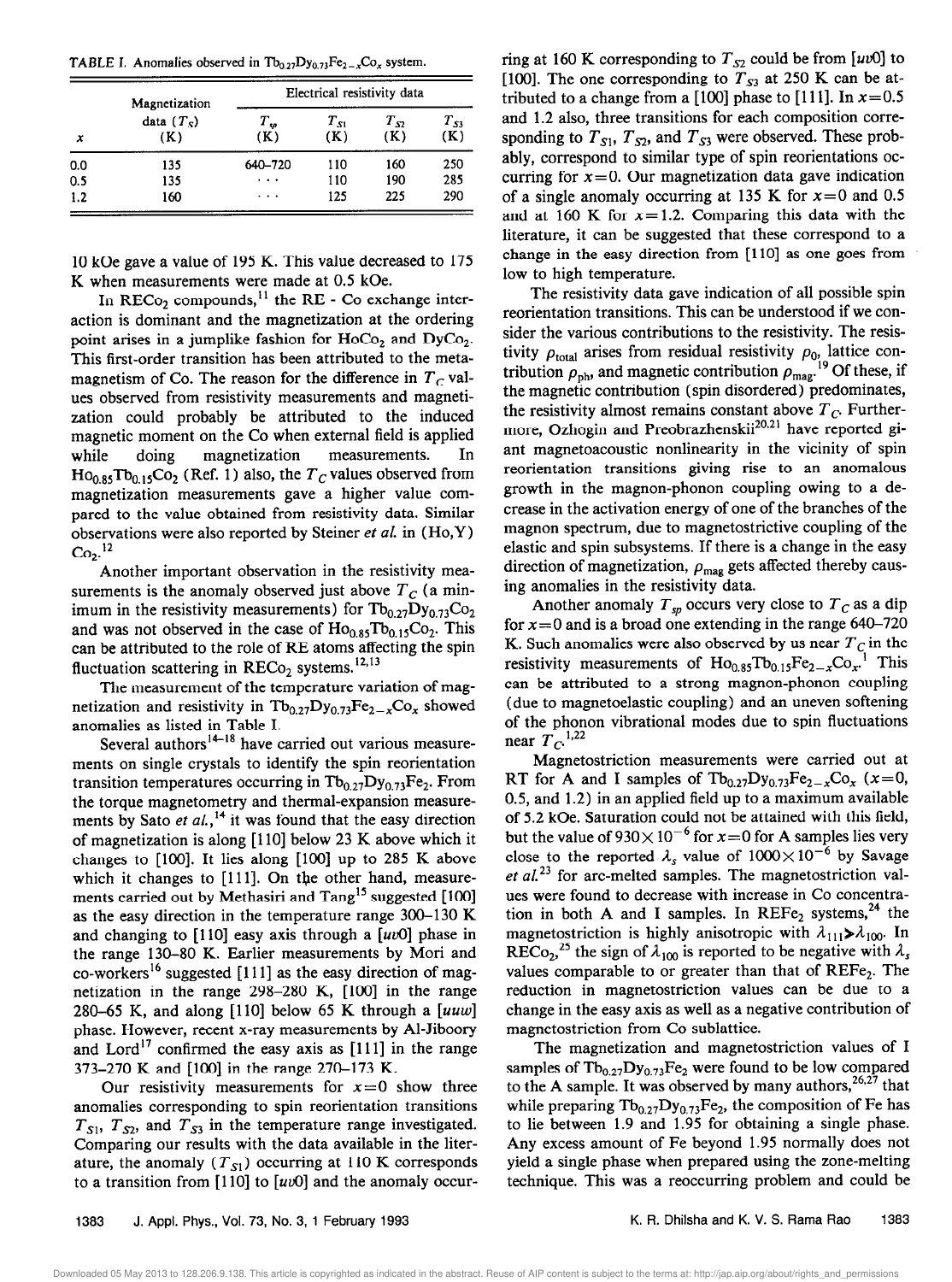

FIG. 7. Normalized magnetostriction as a function of applied bias field for A and I samples of  $Tb_{0,27}Dy_{0,73}Fe_{2-x}Co_x$ .

avoided by preparing a nonstoichiometry compound. Therefore, the actual composition for  $x=0$  for I samples was  $Tb_{0.27}Dy_{0.73}Fe_{1.93}$ .

The normalized magnetostriction ( $\lambda/\lambda_{\text{max}}$ ) versus applied field for A and I samples is given in Fig. 7. The aspect ratio of the samples was greater than 5 and therefore the demagnetizing effects could be neglected.<sup>28</sup> The  $\lambda$  values for I samples of  $x=0$  and 0.5 tend to increase at lower fields compared to the arc-melted samples. A significant increase in the  $\lambda$  values and a low anisotropy in I samples suggest the formation of a certain degree of grain orientation. This is also reflected by an increase in the  $k_{33}$  values of the I samples compared to A samples. The variation of  $k_{33}$  as a function of the bias field for different Co concentrations is given in Fig. 6.  $k_{33}$  was also found to decrease with increasing Co concentrations in both A and I samples. Branwood et al.<sup>29</sup> reported marked improvements in  $k_{33}$ accompanying increased grain size for zoned samples. The

size and shape of the grains may probably be affected with the increase in Co concentration.

An important feature of  $\lambda/\lambda_{\text{max}}$  versus field curves for I samples (Fig. 7) is that for  $x=0$ , the field required to saturate is less than that required for  $x=0.5$  and 1.2. The  $x=0.5$  and 1.2 behave in a similar way and show a strong dependence of  $\lambda$  on the applied field compared to  $x=0$ . This indicates a change in the easy direction of magnetization from [111] (for  $x=0$ ) even for a Co concentration of  $x=0.5$ . The strong field dependence and low  $\lambda$  values are typical when the easy axis is  $[100]$ .<sup>15,16,18</sup> The cubic lattice undergoes a tetragonal distortion when [lOO] is the easy axis and is small compared to the other distortions. It is also interesting to notice that the lattice constants also show a linear variation beyond the concentration  $x=0.5$ .

The change in the easy direction of magnetization is also dependent on the magnitude of anisotropy constants  $K_1$  and  $K_2$ . The condition for [111] to be the easy axis is that  $K_1 < 0$ , and [100] to be the easy axis is  $K_1 > 0$ . In  $Ho_{0.85}Tb_{0.15}Fe_{2-x}Co_x$ , the easy axis remains the same [111] for  $x=0$  and 0.5 and changes to [110] for  $x=1.2$ . Since the changes in the easy axis in these two systems for the same Co concentrations are different, the origin of magnetocrystalline anisotropy which may also be due to an anisotropic unquenched orbital moment<sup>30</sup> in Co may probably be affected by the rare-earth partner. Since the magnetostriction in  $Tb_{0.27}Dy_{0.73}Fe_2$  is large compared to that of  $Ho_{0.85}Tb_{0.15}Fe_2$ , a significant anisotropy due to magnetoelastic interactions would also probably be contributing to the total anisotropy of  $Tb_{0,27}Dy_{0,73}Fe_{2-x}Co_x$  system.

The field at which  $k_{33}$  maximizes is a measure of the anisotropy of the system. As can be seen from Fig. 6, the field at which the maximum value of  $k_{33}$  occurs shifted toward higher-field values with an increase in Co content. This suggests an increase in the anisotropy with increase in Co concentration.

#### ACKNOWLEDGMENTS

The authors wish to thank K. G. Suresh for his assistance in the measurements, and one of the authors (K.R.D.) is grateful to the Indian Institute of Technology, Madras for financial support.

<sup>1</sup>K. R. Dhilsha and K. V. S. Rama Rao, J. Appl. Phys. 68, 259 (1990).

j.

- <sup>2</sup>K. R. Dhilsha, G. Markandeyulu, and K. V. S. Rama Rao, J. Appl. Phys. 70, 4450 ( 1991).
- <sup>3</sup>S. Annapoorni, G. Markandeyulu, and K. V. S. Rama Rao, J. Appl. Phys. 65, 4955 (1989).
- 'P. Westwood, J. S. Abell, and K. C. Pitman, IEEE Trans. Magn. MAG-24, 1873 (1988).
- <sup>5</sup> A. V. Korolev, N. V. Mushnikov, A. V. Andreyev, and V. S. Gaviko, Phys. Met. Metall. 69, 88 ( 1990).
- <sup>6</sup> A. R. Piercy and K. N. R. Taylor, J. Phys. C 1, 1112 (1968).
- '0. Eriksson, B. Johansson, M. S. S. Brooks, and H. L. Skriver, Phys. Rev. B 40, 9519 (1989).
- A. E. Dwight and C. W. Kimbal, Acta. Cryst. B 30, 2791 (1974).
- <sup>9</sup>A. S. Markosyan, Sov. Phys. Solid State 23, 965 (1981).
- <sup>10</sup> V. V. Aleksandryan, R. Z. Levitin, and A. S. Markosyan, Sov. Phys. Solid State 26, 1165 (1984).
- <sup>11</sup> Hans. R. Kirchmayer and C. A. Poldy, in Handbook on the Physics and Chemistry of Rare Earths, edited by K. A. Gschneidner and L. Eyring (North-Holland, Amsterdam, 1982). Vol. 2.

1384 J. Appl. Phys., Vol. 73, No. 3, 1 February 1993

Downloaded 05 May 2013 to 128.206.9.138. This article is copyrighted as indicated in the abstract. Reuse of AIP content is subject to the terms at: http://jap.aip.org/about/rights\_and\_permissions